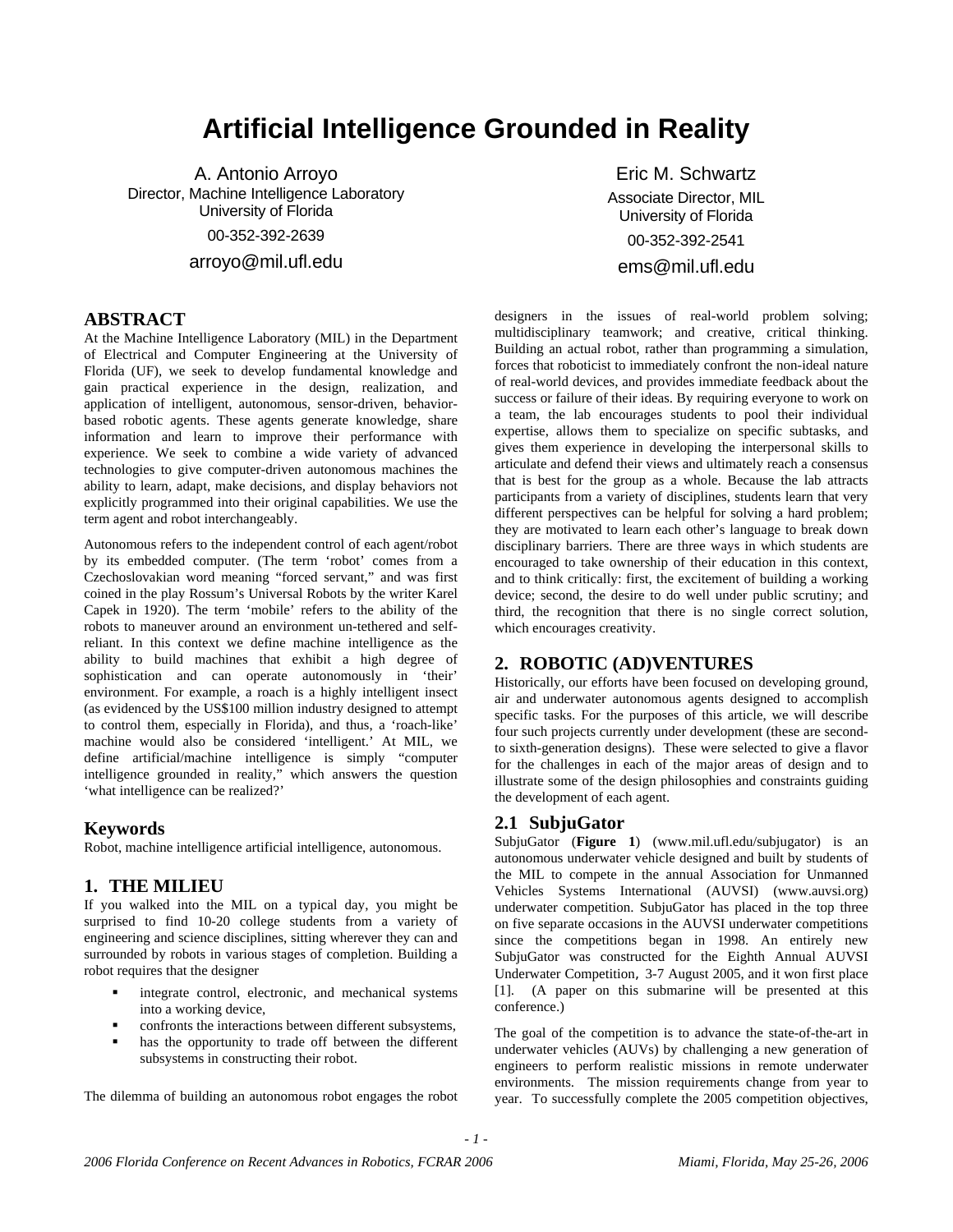submarines needed to complete several tasks: pass under a validation gate, mate with a docking station, inspect a pipeline to find a break in the pipeline, drop two markers on the break, locate the acoustic pinger at the center of the recovery zone, and surface in this zone.



**Figure 1** MIL'S 2005 SUBJUGATOR SUBMARINE

#### **2.2 Koolio**

Koolio (**Figure 2**) is an autonomous traveling refrigerator robot picture a cross between R2D2 and a vending machine. (R2D2 was an intelligent robot from the movie series *Star Wars*.) It is designed for use on the 3rd floor of the MAE-B building at UF. The MIL, classrooms and the MIL professor's offices are all on this floor. Since professors are always working diligently in their office and sometimes can't even find the time to get up and get a drink, Koolio delivers drinks and food to the wary and irritable professors (and students).

To accomplish this task, the potential user logs on to the network and tells Koolio that he would like, for example, a Diet Coke. Koolio receives this signal through its wireless card and determines the room number that originated the request. It leaves its docking station at the MIL lab and proceeds to the hallway. It navigates the hallway with a variety of sensory inputs (including sonar for accurate long distance coverage and obstacle avoidance, infrared (IR) for close-range obstacle avoidance, shaft encoders for accurate navigation once location is determined, and cameras for reading room numbers on the wall adjacent



**Figure 2** MIL's Koolio Robot

to the offices. Koolio locates the user's office and delivers his

Diet Coke (retrieved via color analysis using a camera mounted on its arm, thus averting impending disaster [2]). After recording the debt, Koolio leaves the room and returns to its docking station to recharge and wait for the next call.

#### **2.3 Gnuman**

In the summer of 1999, a humanoid robot, Omnibot<br>2000 (**Figure 3**), was 2000 (**Figure** 3), developed at MIL to ultimately conduct lab tours and presentations for visitors [3]. Omnibot was designed to be a personal assistant, capable of helping the elderly or disabled, and to entertain and perform. Commands were issued orally to Omnibot, and it would respond by repeating the words and performing the specified behavior. While in its "obeying commands" behavior, the user could instruct it to



**Figure 3** Omnibot 2000

move its arms, grippers, head, and body. Omnibot was a pseudoslave, performing any task the user requested. His claim to fame was singing and dancing to The Village People's "YMCA".

Since Omnibot could manipulate a mouse, in the following year, Scott Nortman and Eric Schwartz had Omnibot run a 15-minute PowerPoint introductory presentation on the first day of the *Digital Logic and Computer Systems* course while the professor (Eric Schwartz) hid amongst the students. The robot introduced itself as Robo-Schwartz, the teacher for this course during the semester. At the end of the presentation the robot stated, "I can not continue with this deception. Here's Dr. Schwartz!" At this

point, Eric came left his seat and made his way to the front and said, "and this is what you will be able to build upon completing this course and a few others!" The students were delighted and burst out in enthusiastic applause. Unfortunately, Omnibot (made of plastic and wood) was not designed for long-term use; it broke apart one semester later on the way to a presentation when the truck transporting it went over a deep pothole. The Gnuman (sounds like "new man") project (**Figure 4**) was started to advance



**Figure 4** MIL's Gnuman Robot

humanoid research and create a robotics lab/class tour guide to replace Omnibot. Gnuman goals include artificial cognition, natural language processing, active stereo vision, path planning, autonomous navigation, inverse kinematics, manipulator control, and human-humanoid interaction [4].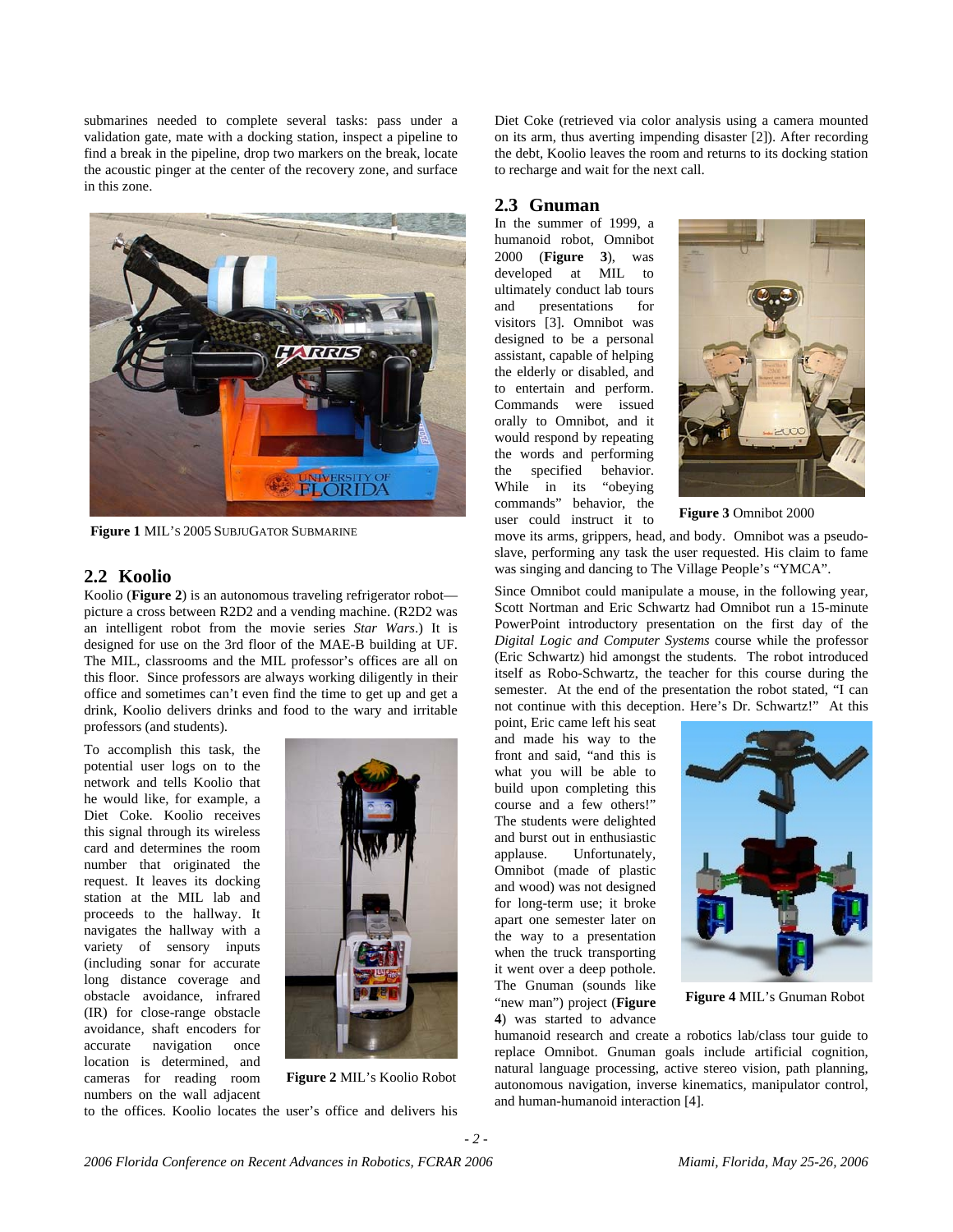#### **2.4 Micro-Air Vehicles (MAVS)**

Micro Air Vehicles (MAVs) (**Figure 5**) are tiny (18" to 4" wing span) self-propelled aircraft built from innovative materials. UF (under the direction of Peter Ifju) is a world leader in MAV design. The UF team has been competing in the International MAV Competition since its inception in 1997. UF teams won each of the past 7 years, including the 9th International Micro Air Vehicle Competition at Seoul, South Korea's Konkuk University [5]. UF will again compete in the  $10<sup>th</sup>$  International MAV Competition at Brigham Young University, Provo, from May  $19^{th} - 20^{th}$ .



**Figure 5** Micro Air Vehicle

MIL goals are to develop basic research and technologies, enabling unprecedented capabilities for MAVs and small Unmanned Air Vehicles (UAVs). Potential MAV missions (**Figure 6**) are search and rescue, moving-target tracking, immediate bomb damage assessment, and identification and localization of interesting ground structures. The aim is to allow such missions within very adverse environments, such as complex urban terrains, without substantial prior knowledge about these settings [6].



**Figure 6** Micro Air Vehicle Mission

### **3. SPECIAL CHALLENGES**

Autonomous agent designs require a number of technologies and disciplines to blend together to arrive at a suitable realization. An agent consists of five basic subsystems:

- a physical platform (whose design criteria depends on whether the agent is an air, water or ground vehicle and if ground, whether designed for indoor or outdoor use)
- actuation mechanisms (linear and non-linear actuators, motors, servos, wheels, and gears)
- embedded computer(s) [*micro*controllers, DSP computers, general-purpose computer boards, disk drives, and many application-dependent computer peripherals]
- a power system (battery technology, charging systems, power isolation)
- various sensor modalities (light, heat, motion, force, electric, electrostatic, magnetic, ultra-sonic, mechanical, gyroscopic, temperature, pressure, depth, GPS, and other sensors)
- behavior, control and intelligence software (operating system, device driver, application, communication, protocol, master/slave, parallel and serial, and low-level programs written in languages ranging from assembler and BASIC to C/C++ and Java).

For MAVs, weight and power consumption are deal breakers. For underwater vehicles, ultra-sound and water tight connectors and cabling are essential. For ground vehicles weight and terrain and whether the vehicle is intended for indoor or outdoor use determines sensor modalities. For agents that interact with humans, voice, vision, and safety are the critical issues. All unmanned vehicles need to have kill switches and fail safe mechanisms to avoid self-destruction and harm to people and the robot environment, especially during testing. Furthermore, every design needs to use less power and cost less than its predecessor.

In addition, as autonomous agents are developed and constructed, the designer must follow strict and acceptable design methodologies, incorporating modular construction and providing for the testing of each module. As the modules are verified, integrated subsystems of module groups must subsequently be tested. Designs must incorporate feedback to the user, both for aid in debugging and so the designer can understand the actions and motivations of the robot. Once an autonomous agent is deployed, it "does its thing" regardless of the current wishes of its human operator. Autonomous robots have "a mind of their own;" there must be a way for the agent to communicate to the user its inputs and decisions for future evaluation and reprogramming. Autonomous agents are non-linear, time-varying, non-ergodic, high-order, simultaneous and non-trivial systems. Not exactly what our colleges teach in our engineering curriculum. These constraints are both frustrating and sources of great motivation for the would-be robot builder, requiring innovation for novel ways to measure, quantize, and gauge performance.

Robots must also improve and adapt with use. Agents that do not improve performance are doomed to sit on the shelf. For example, once Koolio figures out a path from MIL to my office on the third floor of MAE-B at UF, it should navigate in an optimum way and negotiate the hallways so as to act with intelligence. (On the first day it might be sufficient for the robot to bump all the walls and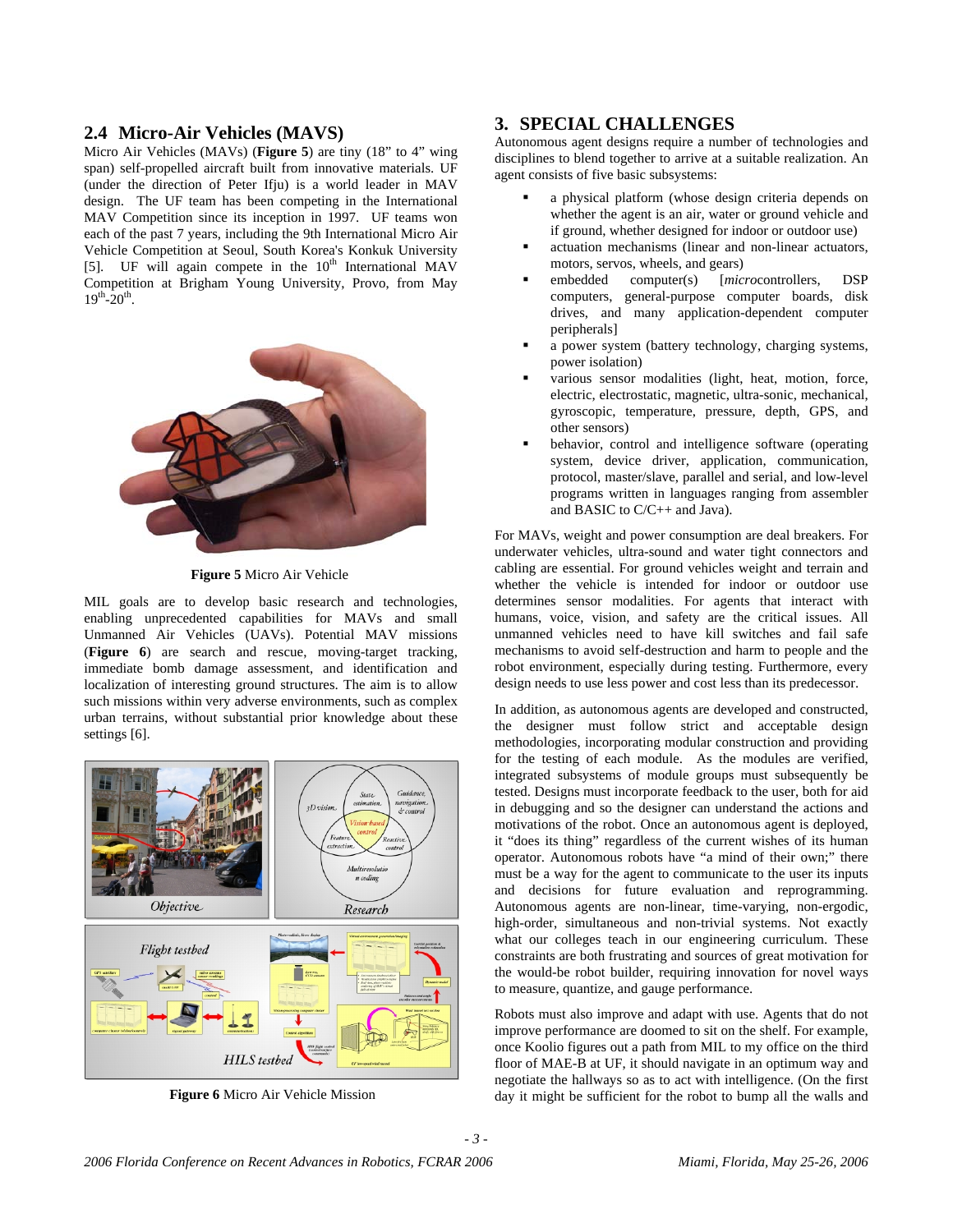try all the rooms between MIL and my office; but a week later, we all expect the robot to quit acting blind and get there as fast as possible.) Machine Intelligence demands that these types of robots perform machine learning to improve performance in contexts yet to be studied in the artificial intelligence (AI) field. We are all victims of our own success in the PC field, having trained the general population to expect bigger, better, cheaper, sleeker, and faster, with more sophistication and intelligence in every passing year. Robotics and machine intelligence have to live up to such expectations if they are to get out of the laboratory and into the consumer arena.

## **4. CURRENT SYSTEMS**

There are typically no off-the-shelf components available for the a robot designer's ultimate goal. While one can find some subsystems (e.g., GPS modules) for ground vehicles, there are often few equivalent subsystems for air or underwater agents. While a ground vehicle might be able to carry several 10 kg (25lb) 12-V motorcycle batteries, an MAV may only have a 15-25 gram payload. Autonomous agent designers have to develop an innovator's mindset: "If I can't buy it, I can build it." Nowhere is this more evident than in the embedded processor boards, platform mechanisms, and sensor modules of our agents.

### **4.1 Embedded Processor Boards**

Every robot needs some sort of embedded computer to accomplish its design goals. We typically need a medium speed 8 bit, state-of-the-art microcontroller with features including many I/O pins, analog-to-digital (A/D) ports, Serial and Parallel I/O, inter-integrated circuit  $(I<sup>2</sup>C)$  bus, general-purpose timers, pulsewidth modulated (PWM) pins, flash, static RAM and EEPROM, power regulation, and software support. While there are many vendors supplying general-purpose circuit boards, we have found that we generally have to design our own microcontroller boards in order to meet weight, power, current, heat, and packaging constraints. Microcontroller boards are reasonably designed using general-purpose design tools such as Protel, EagleCad and professional tools such as Cadence. We routinely design embedded boards based on Atmel, Motorola, Intel and PIC processors. In the case of Atmel, for example, there is a large Internet-based community with extensive user and support groups. Almost every robot we have built in the last few years has had at least one Atmel-based embedded board to control all of the agent's low-level functions.

For applications requiring more computation, Intel Pentium-based boards and AMD boards capable of running Linux or Windows XP (or Windows embedded OS's including embedded XP, Windows CE and Windows Mobile) are available off-the-shelf, albeit, at a price. SubjuGator, Koolio and Gnuman have multiple embedded *microcontroller* and Pentium computer boards while our MAVs use tiny MIL-developed custom *microcontroller* boards. To do certain tasks, such as using hydrophones to sense multi-frequency pinger locations underwater, DSP boards may be required to perform fast Fourier transforms (FFTs) and other digital filtering techniques. In our lab, SubjuGator 3 had an embedded DSP board, and SubjuGator 5 used an FPGA to accomplish the required digital signal processing.

Most robot systems, depending on weight and torque requirements, require such things as optical isolators to isolate

electrical the noise of power systems, motor drivers and servo controllers from CPUs and other noise sensitive circuitry (e.g., voice synthesis and recognition ICs and small signal sensors). We have found that nearly every sensor module requires its own interface board in order to function properly for long periods of time. In addition, underwater vehicles require specially made waterproof connectors and cabling that is able to withstand the pressures that are dependent on the depth requirements.

## **4.2 Platform Construction**

Robotic platforms are built from metal, plastics, wood, and composite materials. For small platform design we have found that multi-ply, aviation grade balsa wood provides a reasonable and affordable approach to build solid and durable multi-purpose agents. We especially like the use of wood to build prototypes. Most body parts in MIL are designed using AutoCAD, rendered in three dimensions, and then cut using a file generated from the design software program. Whether wood or plastic, or for laser or conventional cutting, a file generated by AutoCAD (or similar packages) is the standard. For larger ground and underwater vehicles, regular CNC machining of metal and other parts is essential. Special gearing for motors and bearings may also be required, as well as innovative steering and braking mechanisms. Most ground vehicles will require special power busses and racks to mount vibration resistant components such as hard disk drives, computer peripherals and vision systems.

# **4.3 Sensor Modules**

A robot's interaction with its environment is essential to its autonomy and adaptability. Sensors provide the basis for all behavior programming and intelligence. A machine that cannot sense an event cannot react. Great advances have been made in sensor modalities and technology. While better and better sensor packages are available off the shelf, we find that we often have to design our own sensor modules including the necessary electronic interface boards. The predominant design criterion is to get multiple inputs, either different type sensors or modalities or views of an event, to react intelligently and properly to the situation. Sensor and event sensing redundancy is essential. Often, behaviors are arranged in a subsumption or priority-based architecture via arbitration and the triggering of arbitrator events is tied intimately to this redundancy [7].

For example, if your robot uses IR or sonar to detect an obstacle, and the obstacle is in the sensor's dead zone, a bump switch can trigger a back-up-after-bumping-the-obstacle behavior in reaction to the blind spot. This is a kind of last resort behavior: "if I do not see the obstacle ahead with my regular sensors, and I get a bump indicating I am hitting an obstacle, then I should back up and turn to avoid multiple encounters with the obstacle. Otherwise I'll assume no obstacle and move ahead as if no obstacle was present."

## **4.4 Controllers**

Non-standard controllers, not just proportional-integral-derivative (PID) controllers, are often required in successful robotic systems. These nonstandard controllers are implemented in software, as opposed to hardware, and here is where the use of Machine Intelligence is demonstrated. Much research has been done in various forms of control, architecture, and learning. The degree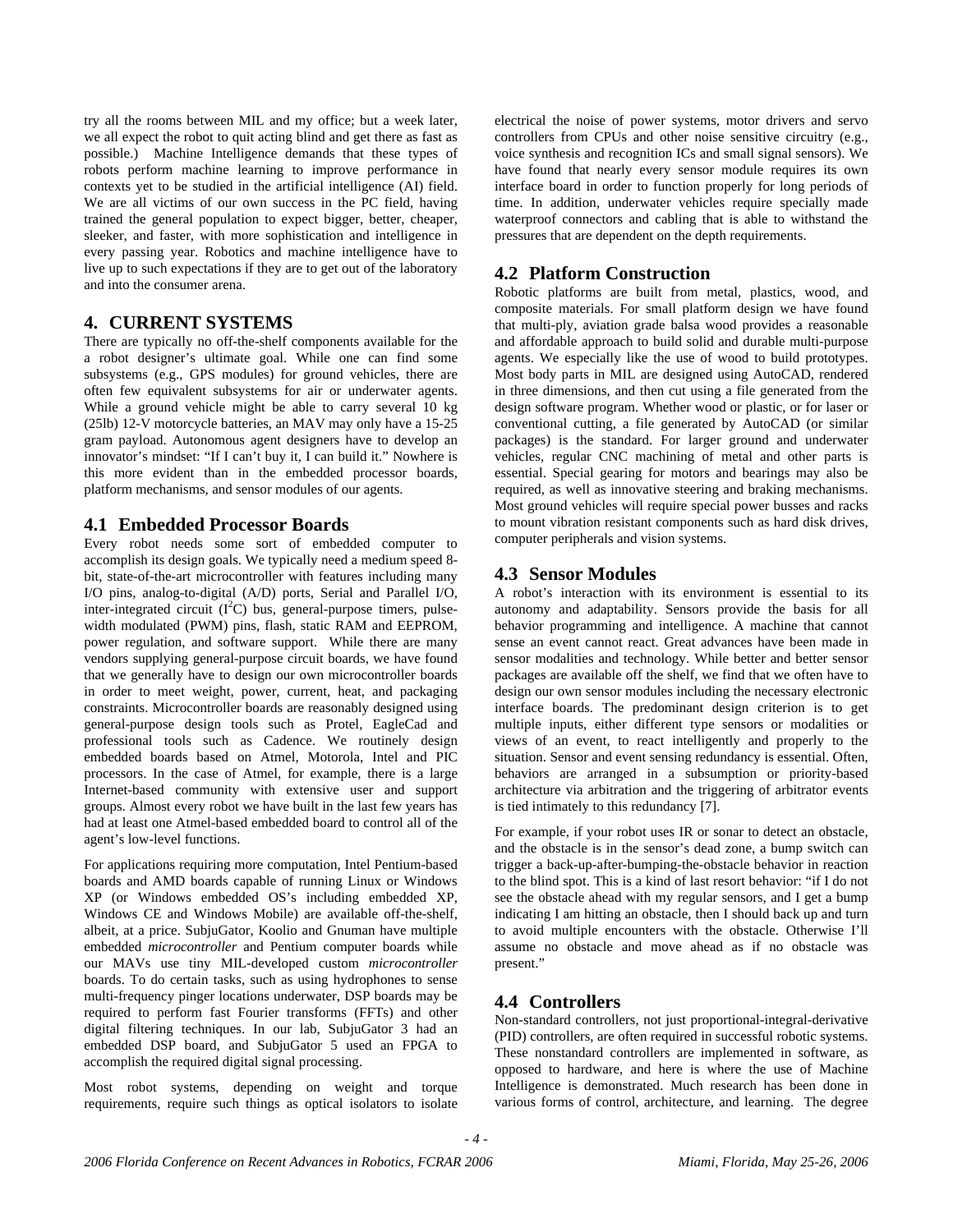of intelligent behavior is often tied directly to the success of the control mechanism and software. Most work published in AI and Robotics journals deal with this aspect of robotics. The advent of low-cost vision systems, such as the \$99 CMU cam, X-cams and Web cams, is beginning to change controller design. In our experience, vision systems require other sensor modalities to function properly and should be used primarily as secondary inputs to controllers until the science matures.

# **4.5 Testing Environment**

The creation of a test bed and development environment to test an autonomous agent poses particular challenges and problems to a robot designer. For example, in our autonomous helicopter project, we could hardly afford for the vehicle to crash fro a software malfunction. Thus, we had to develop a special-purpose aerial vehicle research and testing environment designed specifically for the helicopter [8].

Submarines have to be tested underwater and at the same time be able to be retrieved in case of malfunction. Obtaining the UF's Olympic-size pool to test was essential, yet we could not modify or in any way alter the pool environment, which necessitated the construction of portable obstacles and gear to measure performance.

MAVs also pose particular problems in testing and instrumentation. In most cases, we have to use telemetry to send sensor data to off-agent stations and rely purely on data that can be transmitted reliably to test the vehicle while flying. MAVs, while small, can easily get out of range of monitoring equipment, requiring contingency plans for retrieval of the agent during testing. Large autonomous robots, such as Koolio, also pose a challenge when designing testing environments—they can hurt people. Often autonomous agents have to have a tethered mode when they are teleoperated in the presence of humans and only allowed occasional autonomous operation until fully tested and debugged.

## **4.6 Instrumentation**

Our machine intelligence and robotics labs do more development than testing. We build prototypes more than we deploy end-user systems. Furthermore, in a university setting, every student/researcher wants to build anew (everyone feels that they know more and are more savvy than their predecessors). On any given robot, the aim is to sense a full range of environmental stimuli in order to develop suitable behaviors, a practical impossibility. Accuracy is often sacrificed for reproducibility and cost. Reliability is most desirable in robotics applications, but more often than not, the cheaper sensors, when coupled with multiple modalities, can do an adequate job for what can only be considered a straw man design. For example, all mobile robots must perform some sort of obstacle avoidance. Ultrasonics are often used to detect obstacles at distances from 0.5 to 5 m, IR to detect obstacles 3-500 cm and bump sensors are used to accurately detect collisions or contour an unknown obstacle. This is an example of what we call the multiple sensory views of an event required for acceptable agent behavior.

There is an increasing demand in our technology for quantizing anything that can be sensed. Examples include pressure, temperature, distance, tilt, position, bearing, lift, depth, altitude,

force, bend, chemical detection, vision, color, texture, frequency, vibration, light (at all frequencies), magnetic force, electromagnetic energy, voice, spectrum, rotation, velocity, acceleration, weight, electrostatic energy, intonation, music, sound, odor, and signal detection, to name a few. If we are to create machines that relate in a more humanly way to the general society, there are probably many more things/events that are desirable to be sensed and reacted to intelligently (in fact, a whole class of machines have been designated as stimulus-response agents, referring primarily to robots that simply react to immediate stimuli in their environments) [9]. Machine intelligence in robotics is best characterized as being in its infancy and as such is more driven by variety rather than maturity. As most robot builders put it, "I just cannot find what I need in anyone's shelf—I must therefore build it from scratch or adapt an existing system." We should also mention the very real possibility of taking something intended for one function and adapting (hacking) it for a completely different purpose than the one intended. Our machine intelligence and robotics labs need nearly every instrument found in the electrical, mechanical, computer, physics, biology, and chemistry labs around the campus—a mega lab if you will (a highly unlikely and unfeasible event).

# **4.7 Current Developments and Research**

Besides SubjuGator, Koolio, Gnuman and the MAV work, MIL is looking into several other robotic projects. These include a ground vehicle (the MILcart) that may be used to pick up a passenger in one location and deliver them to another building. MILcart is also expected to patrol the parking lot adjacent to our building on campus looking for an empty parking space to hold in reserve for MIL staff. We are developing a lawn maintenance vehicle (the MIL Lawn Wizard) that not only cuts grass but also maintains a lawn (by adding fertilizer, weed killer, bug control, and trimming around flower beds). We have also developed a platform based on the NASA Mars Sojourner, which has been used in the annual AUVSI ground vehicle competition. Our helicopter project attempts to realize fully autonomous navigation for reconnaissance missions. On another front, we have developed robotic swarms, which could be used in manufacturing work cell applications and to study robot group behaviors (flocking, cooperation, dispersing, encircling, and attacking). We have recently developed MILee, a 3-in radius fully autonomous robot for our future swarms based on new state-of-the-art embedded computer and microcontroller technology. We have also developed four-, six-, and eight legged walkers to study locomotion (gaits) and develop insect-based platforms for biologically inspired applications and study.

In the area of algorithms we have been using Reinforcement Learning, e.g., Q-Learning and H-Learning, techniques to improve performance and gain adaptability. For example, should Koolio be taken to another similar environment, such as a different building on campus, reinforcement learning could presumably require a comparatively minimal number of repetitions to perform its purpose at a reasonable level of efficiency as compared to direct (human) reprogramming. Q-Learning has been used to obtain better obstacle avoidance and wall-following behavior than those programmed by senior MIL staff [10]. In the area of human-machine interaction, we have been developing an MIL speech/voice device capable of understanding a subset of natural language (English) and

*- 5 -*